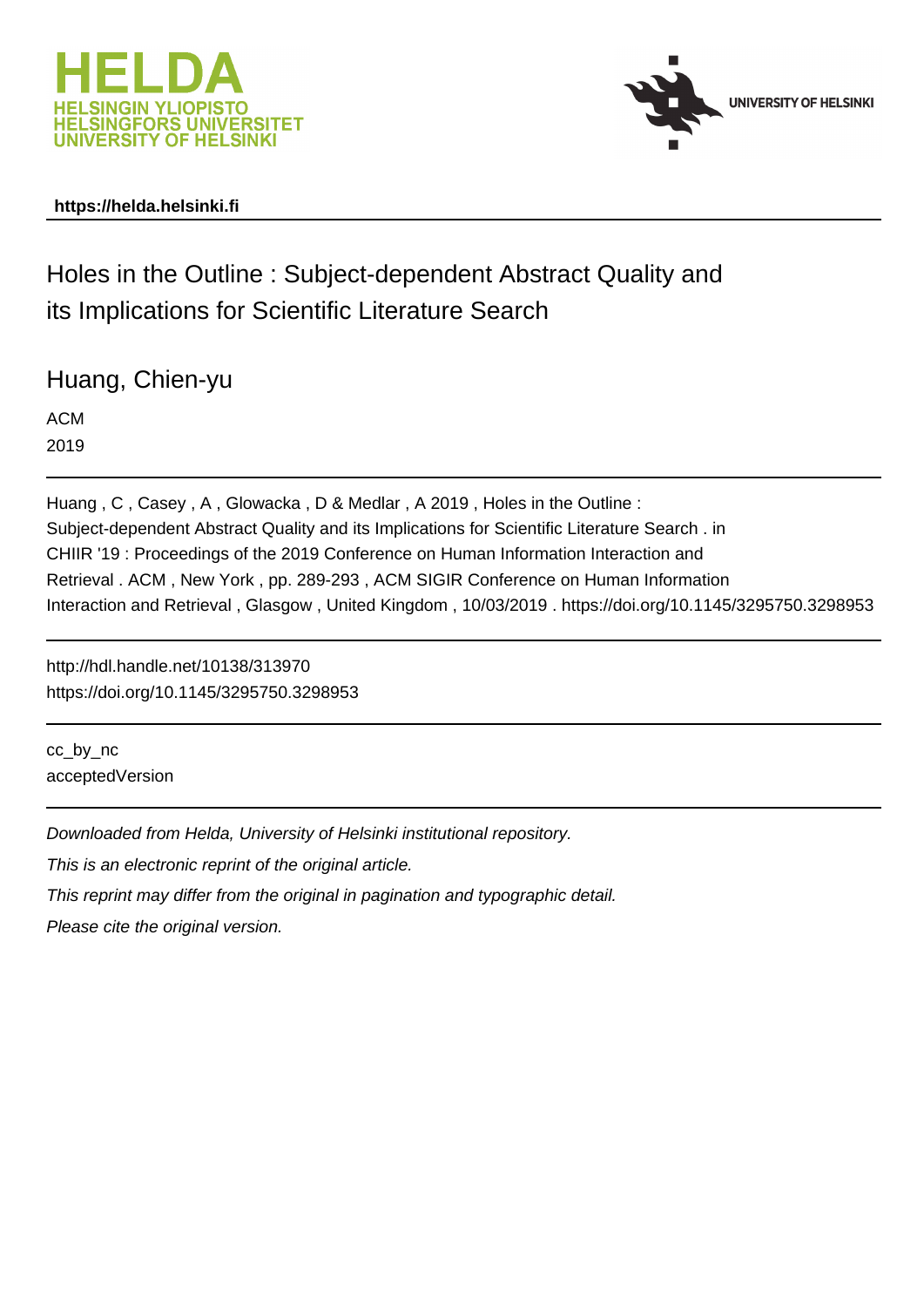## Holes in the Outline: Subject-dependent Abstract Quality and its Implications for Scientific Literature Search

Chien-yu Huang and Arlene Casey University of Edinburgh s1771650@sms.ed.ac.uk; A.J.Casey@sms.ed.ac.uk

#### ABSTRACT

Scientific literature search engines typically index abstracts instead of the full-text of publications. The expectation is that the abstract provides a comprehensive summary of the article, enumerating key points for the reader to assess whether their information needs could be satisfied by reading the full-text. Furthermore, from a practical standpoint, obtaining the full-text is more complicated due to licensing issues, in the case of commercial publishers, and resource limitations of public repositories and pre-print servers.

In this article, we use topic modelling to represent content in abstracts and full-text articles. Using Computer Science as a case study, we demonstrate that how well the abstract summarises the full-text is subfield-dependent. Indeed, we show that abstract representativeness has a direct impact on retrieval performance, with poorer abstracts leading to degraded performance. Finally, we present evidence that how well an abstract represents the full-text of an article is not random, but is a consequence of style and writing conventions in different subdisciplines and can be used to infer an "evolutionary" tree of subfields within Computer Science.

#### CCS CONCEPTS

• Information systems  $\rightarrow$  Document structure; Document collection models;

#### **KEYWORDS**

scientific literature search, topic models, term taxonomy

#### ACM Reference Format:

Chien-yu Huang and Arlene Casey and Dorota Głowacka and Alan Medlar. 2019. Holes in the Outline: Subject-dependent Abstract Quality, and its Implications for Scientific Literature Search. In 2019 Conference on Human Information Interaction and Retrieval (CHIIR '19), March 10–14, 2019, Glasgow, United Kingdom. ACM, New York, NY, USA, 5 pages. [https://doi.org/10.1145/](https://doi.org/10.1145/3295750.3298953) [3295750.3298953](https://doi.org/10.1145/3295750.3298953)

#### 1 INTRODUCTION

In scientific literature search abstracts are frequently used as the primary source for indexing and as snippet text that is displayed with search results. The reasons for this are twofold. First, readers assume that abstracts convey sufficient information about the paper

CHIIR '19, March 10–14, 2019, Glasgow, United Kingdom

© 2019 Association for Computing Machinery.

ACM ISBN 978-1-4503-6025-8/19/03. . . \$15.00

<https://doi.org/10.1145/3295750.3298953>

Dorota Głowacka and Alan Medlar University of Helsinki glowacka@cs.helsinki.fi; alan.j.medlar@helsinki.fi

to decide whether or not to read the full article. Second, abstracts often form part of a document's metadata (along with article title and author names), which is more readily accessible to search engines and researchers. Full-text documents are hard to obtain due to the need for commercial licenses and, in the case of public repositories such as arXiv, due to resource limitations (e.g. bandwidth costs). Given that the use of abstracts is common in Information Retrieval (IR), the idea that an abstract could have limitations in terms of representing the content of the full-text has implications for experimental results and scientific literature search engine design. Retrievability bias is known to be impacted by factors such as document representations [28]. Differences between abstracts and full-texts could therefore erroneously rank inferior documents higher in search results than more relevant ones. From the perspective of user experience, such ranking issues could undermine users' opinion of the search system if the top ranked search results are not the most relevant documents. Additionally, if the abstract is inaccurate, then this can mislead users into making incorrect choices when considering the relevance of items in the search listing [27].

Our research seeks to understand to what extent the abstract represents the full-text of Computer Science (CS) papers and to investigate the impact abstract representativeness has on retrieval performance. We used topic modelling to represent content in articles and individual sections within each article, allowing us to quantify any discrepancies between the two. We show that how well an abstract represents the full-text is subfield-dependent, with abstracts from theoretical CS subfields being the least representative of the full-text. We further demonstrate that rankings based on abstracts are a poor substitute for rankings of full-texts, with retrieval performance degrading with less representative abstracts. Finally, we present evidence suggesting that the degree to which an abstract represents the full-text is not random and can be used to infer an "evolutionary" tree of subfields within Computer Science.

#### 2 BACKGROUND

Using Topic Models to Represent Content Topic modelling is an unsupervised learning method for understanding the content in collections of documents. It models text collections as a mixture of topics, with each topic corresponding to a distribution over the vocabulary [2]. Probabilistic topic models are generative processes that specify how documents are created and are typically based on Latent Dirichlet Allocation (LDA) [3].

There are numerous applications of topic models in scientific literature analysis and representation, such as exploring how ideas develop over time [5, 20] and mapping publications of authors of a specific nationality [24]. Topic models have also been used extensively in IR, for example, in exploratory search to assess relevance [18] and to derive search queries [19]. These works differ from our

Permission to make digital or hard copies of all or part of this work for personal or classroom use is granted without fee provided that copies are not made or distributed for profit or commercial advantage and that copies bear this notice and the full citation on the first page. Copyrights for components of this work owned by others than ACM must be honored. Abstracting with credit is permitted. To copy otherwise, or republish, to post on servers or to redistribute to lists, requires prior specific permission and/or a fee. Request permissions from permissions@acm.org.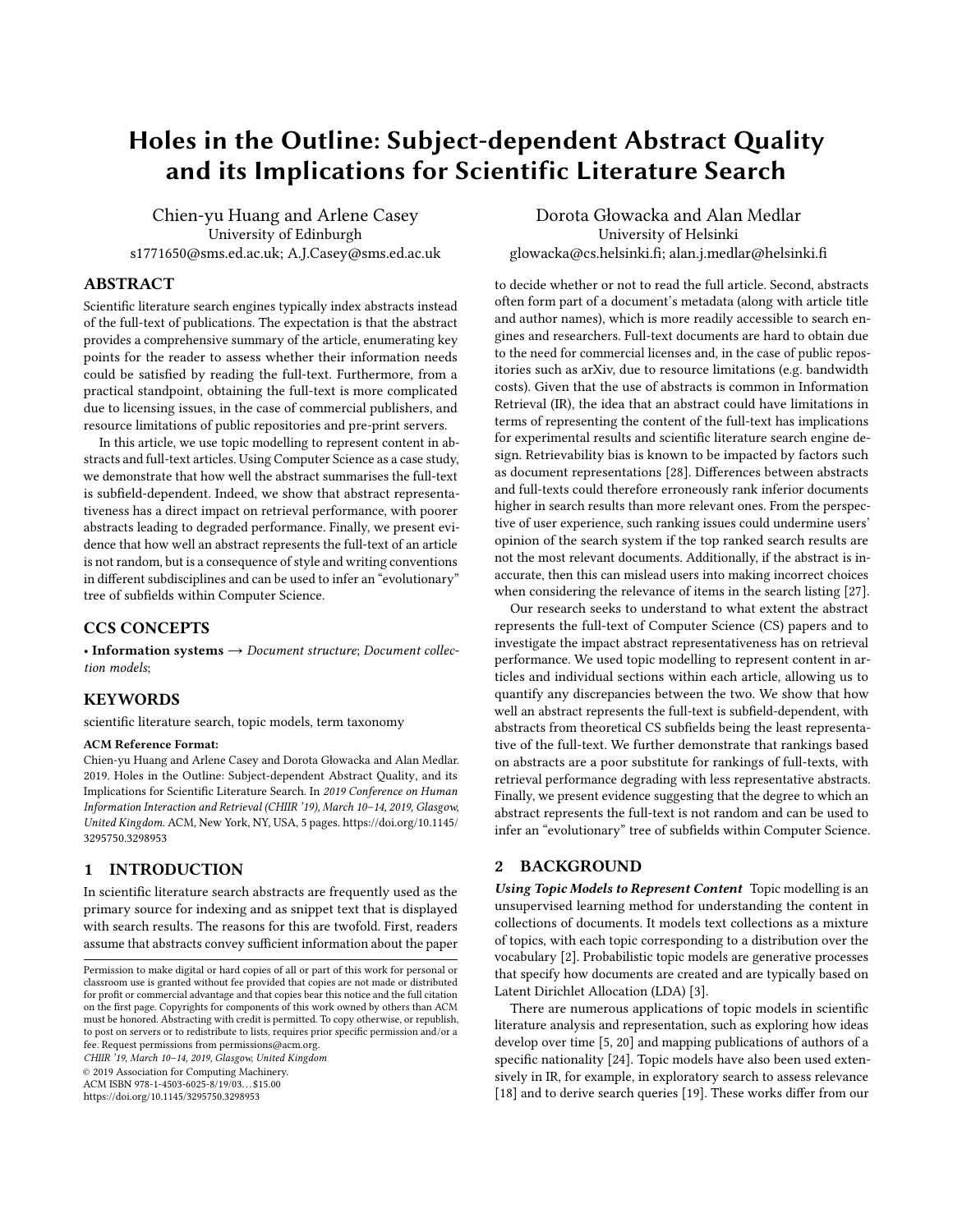research as they look to classify topics between documents, not differences within documents. Syed et al. [26] suggest that the semantics used in condensing information into an abstract may lead to topics in the abstract not present in the full-text. However, others have argued that topic models are an appropriate representation of content even considering this issue [8].

Article Section Content There are many studies comparing bibliographic records and article sections with full-text documents. In IR, for example, while naïve full-text search can improve recall, it tends to do so at the expense of precision [7, 17, 21]. This result, however, can be improved upon by augmenting abstract search with partial information from the full-text (section or paragraph-level) to achieve both high precision and recall [12, 14]. Complementary to these findings, in the biosciences it has been shown that different article sections besides the abstract can provide better representations of certain biological concepts [23]. Indeed, clinical decisions based solely on abstracts have worse patient outcomes than when doctors have access to complete articles [15], which might be due to information content being highest in results sections [22].

In this study, we show that different subfields of CS vary in the degree to which abstracts and other sections represent the full-text of the article. Furthermore, the patterns of section-wise representativeness capture the domain structure of the field. Our findings are supported by studies of language and conventions for academic writing. Several studies have highlighted that style and expectations of content differ across disciplines [9, 25]. Harmon and Gross [6] suggest how article content type may influence abstracts, comparing an article from an established theoretical field with one describing a new approach. In the former, "how it was done" would not be included in the abstract. Recent research has shown that article content is influenced by the maturity of the academic field [11], which may explain why we find differences between theoretical and (more modern) applied subfields.

#### 3 METHODS

To perform our study, we used topic modelling to summarise the content of full-text articles and individual sections. We used the Kullback-Leibler (KL) divergence of topic distributions to quantify how well each article section represents the full-text.

#### 3.1 Data Preprocessing

Our data set was composed of Computer Science papers downloaded from arXiv [\(http://www.arxiv.org\)](http://www.arxiv.org) that included LaTeX source files. The data set contained 35,137 articles covering a 9 year period from 2007 to mid-2015. We used arXiv instead of a preexisting test collection because we needed access to the full-text from a comprehensive number of CS subfields. We removed papers from the categories General Literature and Other Computer Science. These two categories were vague and contained few articles (46 and 214, respectively). Articles can be associated with multiple arXiv categories, although a majority (67%) are only associated with one.

Articles were split into sections by parsing the source files for section commands and abstract environments. We extracted on average 6.7 sections per article ( $SD = 2.7$ ). We wanted to categorise sections into abstract, introduction, background, related work, methods, results, discussion, conclusions and back matter. Back matter includes

acknowledgements and funding information, that were categorised to allow for an accurate count of uncategorised sections, but was otherwise excluded from further analysis. We ordered all section headings by decreasing frequency and manually categorised all unambiguous headings with a frequency greater than 1. This procedure categorised 53% of section headings. While the proportion of classified headings appears quite low, 35% of headings only occurred once. Each article had on average 3.3 categorised sections  $(SD = 1.2)$ . Articles can contain an arbitrary number of sections associated with the same category. Some articles, for example, had multiple results sections.

We performed some limited preprocessing of full-text articles and separate sections for topic modelling: LaTeX markup was removed using the detex program, all punctuation and numbers were removed, and characters were made lower case.

#### 3.2 Topic Models

We used the MALLET toolkit [16] to generate probabilistic topic models. We inferred 100 topics for the corpus of full-text documents. Then, we reused this model to predict the topic distributions for each separate section. As stated previously, some articles contained multiple sections devoted to the same category, e.g. results split into multiple sections. In these cases, we created a composite results section by performing an element-wise summation of the topic distributions and normalising the resultant vector.

#### 3.3 Measuring Representativeness

Each full-text article is associated with  $1 - 8$  separate sections. We wanted to estimate the extent to which each section represented the complete article. For this purpose we used the KL divergence [13], which for discrete probability distributions is:

$$
D_{KL}(P||Q) = \sum_{i} P(i) \log_2 \left(\frac{P(i)}{Q(i)}\right) \tag{1}
$$

where, in our case,  $P$  and  $Q$  are the topic distributions for the full-text and a given article section, respectively. KL divergence is usually defined with the natural logarithm, however, here we use base 2 for ease of interpretation. KL divergence is a measure of the difference between two probability distributions, where  $D_{KL}(P||Q)$ is the amount of information lost when  $Q$  is used to approximate P. In this instance, the higher the KL divergence, the worse the abstract represents the full-text.

#### 3.4 Generating Search Queries

We needed to generate search queries to examine how retrieval is impacted as a result of using abstracts in place of full-text documents. Our goal was to generate queries such that each one disproportionately favoured documents in one arXiv category over all the others. To do this, we extracted abstracts from our arXiv corpus and used collocation detection to identify n-grams of length 2, 3 and 4. Each abstract was labelled with an arXiv category. In cases where an abstract was associated with more than one category, we randomly selected one. We converted each document into a bag-of-words and trained a multi-class support vector machine (SVM) to predict the arXiv category based on the article title and abstract text [4]. The SVM was not used to make predictions, but instead used to identify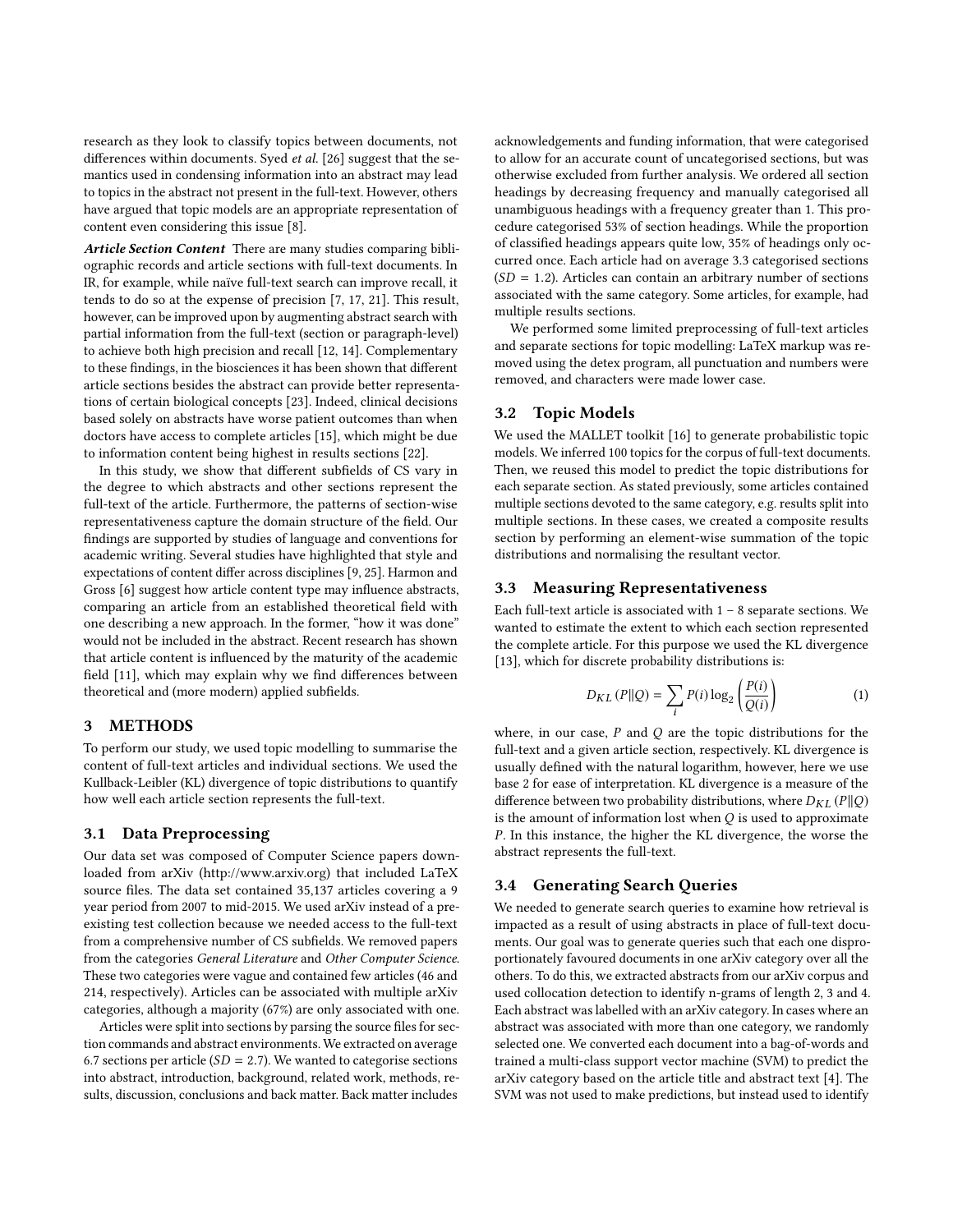

Figure 1: Mean KL divergence between topic distributions from abstract and full-text document. Error bars show 95% confidence interval. arXiv categories are ordered by mean KL divergence.

the top 100 discriminatory features for each arXiv category, i.e. those with the highest coefficients. These top ranked features were used as search queries. We stemmed all search queries and filtered out those that appeared in multiple categories. If, after stemming, a single arXiv category contained duplicate queries, all but one were removed. Finally, poor queries were manually removed, e.g. "paper considers" is not specific to any particular subject, but happens to be strongly associated with the Information Theory category in our corpus. This procedure produced a total of 1,257 search queries, an average of 33.1 search queries per arXiv category  $(SD = 14.5)$ .

#### 4 RESULTS

In this study, we were concerned with whether abstract representativeness, as measured by the KL divergence between abstract and full-text topic distributions (from now on simply KL divergence), varies across subjects and to what degree it affects retrieval performance.

#### 4.1 Abstract Representativeness is Subfield-dependent

How well an article's abstract represents the full-text in terms of its topic content is subfield-dependent. Furthermore, similar subfields appear to exhibit similar levels of average KL divergence.

Figure 1 shows the mean KL divergence per arXiv category with error bars showing the 95% confidence interval. Categories are ordered by mean KL divergence. Categories at the top of the plot with higher average KL divergence are generally mathematical subjects (e.g. Programming Languages, Logic and Discrete Mathematics), whereas categories at the bottom with lower KL divergence are more likely to be social science-influenced subjects (Computers and

Society, Digital Libraries, Human-Computer Interaction). For some categories, the 95% confidence interval appears quite wide with respect to the range of KL divergences. Higher variances are generally due to lower article counts. The smallest arXiv categories, Operating Systems, Sound and Emerging technologies, had among the widest confidence intervals and contained the fewest articles (106, 116 and 141 articles, respectively).

One possible alternative explanation for the differences between arXiv categories could be the abstract length. If, for example, articles in a given category tend to have shorter abstracts due to academic convention, then this could lead to greater KL divergences. However, this is not the case: abstract length is uncorrelated with KL divergence between abstract and full-text topic distributions  $(R^2 = 0.003, p < 2.2 \times 10^{-16}).$ 

#### 4.2 Abstract Representativeness is Correlated with Retrieval Performance

Representativeness, measured using KL divergence, is negatively correlated with retrieval performance. We retrieved documents with our generated search queries (see Section 3.4) from a full-text database and an abstract database (containing abstracts and article titles) using the Okapi BM25 algorithm [10]. The top 100 search results from the full-text database was used as the ground truth to calculate precision@100 for the abstract database. Figure 2 shows how mean precision@100 varies with the mean KL divergences for each arXiv category.

In general, abstracts have higher precision than full-texts when using an external (i.e. expert-derived) definition of relevance (see Section 2 for references). Here, however, we are concerned with how well abstracts represent the content of the full-text and are less interested in the absolute precision scores, than the relative differences in precision between subfields. Indeed, the average precision is negatively correlated with KL divergence  $(R^2 = 0.3811, p = 3.65 \times 10^{-5})$ .<br>This suggests that users running queries in different subfields could This suggests that users running queries in different subfields could have considerably different experiences of the search process with different levels of incongruence between abstract and full-text rankings.

#### 4.3 Section-wise Representativeness Captures Domain Structure

While we have shown that the average representativeness of an abstract is subfield-dependent (Section 4.1) and that this is important from an IR perspective (Section 4.2), we also wanted to investigate whether these differences were random or indicative of the underlying structure of the field.

For each arXiv category, we calculated the average KL divergence for all 8 article sections and normalised the resulting vector. Next, we performed hierarchical clustering using complete linkage clustering with Euclidean distance as the distance metric. Figure 3 shows a heatmap and dendrogram of the results. Lighter colours indicate higher average KL divergence between article sections and full-text documents (we additionally clustered article sections, but omitted the dendrogram from the figure for clarity).

The dendrogram in Figure 3 appears to reflect the structure of Computer Science, dividing it into two main subtrees containing applied (top) and theoretical (bottom) subfields. Theoretical subfields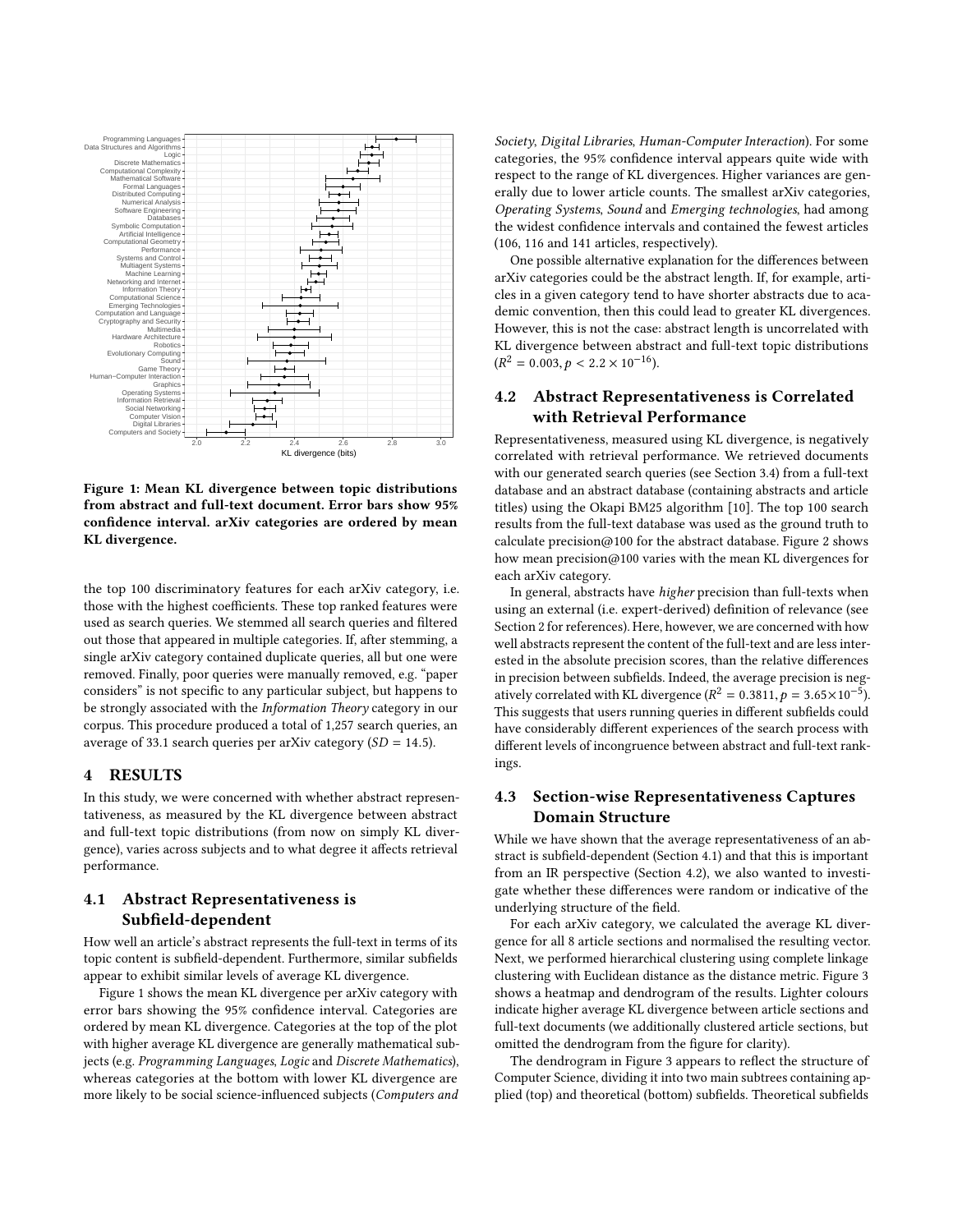

Figure 2: There is a negative correlation between mean precision@100 and mean KL divergence between abstract and full-text topic distributions for queries derived from arXiv categories  $(R^2 = 0.38)$ .

are distinguished by having higher KL divergences in their abstract, conclusion, background and related work sections (lighter colours). In contrast, the methods and results sections in applied subfields are closer in topic content to the complete document (darker colours).

The groupings identified in Figure 3 are generally reasonable and errors either reflect biases in the data set or appear concordant with wider confidence intervals from Figure 1. In the theoretical subtree, there are groupings for programming languages, mathematics and theoretical topics with direct applications (e.g. Machine Learning, Information Theory, etc.). In the applied subtree, there are groupings for social sciences (e.g. Human-Computer Interaction), applied Machine Learning (e.g. Information Retreival), multiagent systems and hardware. Networking and Internet seems to have been placed incorrectly in the same subtree as Machine Learning, however, this reflects bias in the arXiv data set as ∼23% of networking articles are co-associated with Information Theory. Finally, Operating Systems and Graphics appear to be placed erroneously, but this is probably due to having very few articles associated with them and therefore higher uncertainty with respect to the KL divergence.

#### 5 DISCUSSION AND CONCLUSIONS

Our study shows that how well an abstract represents the full-text of an article is subfield-dependant. We used Computer Science as a case study to show that this subfield-dependence is not random, but reflects the structure of computing as a discipline. Given that different fields are known to follow their own idiosyncrasies in terms of style and writing conventions, it seems plausible that content placement would evolve in a similar manner. Understanding differences in content placement and knowing when to read beyond the abstract is useful knowledge for academics undertaking search in unfamiliar subject domains, which is known to be challenging [1]. IR systems that selectively index article sections exist (e.g. [12]), but, to the best of our knowledge, do not account for subfield differences.

More importantly, we showed that for subfields with less representative abstracts, the differences between search rankings from



Figure 3: A heatmap and dendrogram showing the relatedness of subfields in Computer Science from the perspective of section-article representativeness. Lighter colours correspond to higher KL divergence between topic distributions from a given section and the full-text.

abstracts and full-texts can be significant. From the perspective of scientific literature search, this suggests that users searching in theoretical subfields would see a greater disconnect between their expectations of results (based on reading abstracts) and their actual experience (reading the full-text) compared to applied subfields. For more complex searches involving both applied and theoretical aspects, search quality could be biased towards the papers from applied subfields. This is particularly worrying as theoretical topics are harder to understand and searching for unfamiliar topics is already challenging.

One limitation of our work may be in using papers from arXiv, as quality can vary widely on pre-print servers, and how well they are written could be an influencing factor. In future work we want to understand whether other variables influence section representativeness and design a user study to understand its impact in real-world information retrieval settings.